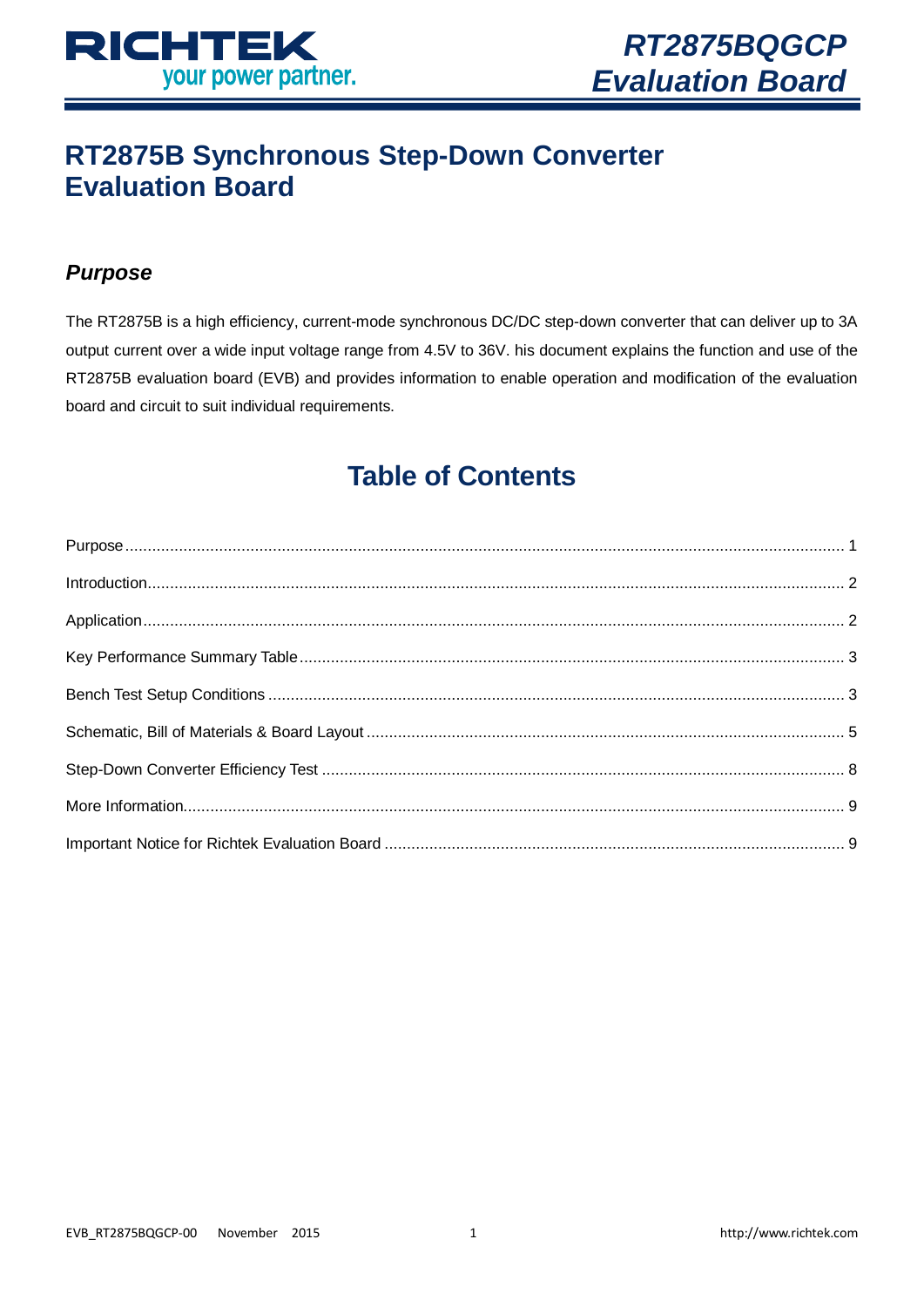

### <span id="page-1-0"></span>*Introduction*

#### *General Product Description*

The RT2875B is a high efficiency, current-mode synchronous DC/DC step-down converter that can deliver up to 3A output current over a wide input voltage range from 4.5V to 36V. The device integrates 95mΩ high-side and 70mΩ low-side MOSFETs to achieve high conversion efficiency. The current-mode control architecture supports fast transient response and simple external compensation. A cycle-by-cycle current limit function provides protection. against shorted output and an external soft-start eliminates input current surge during start-up. The RT2875B provides complete protection functions such as input under-voltage lockout, output under-voltage protection, over-current protection and thermal shutdown.The RT2875B is available in the thermal enhanced TSSOP-14 (Exposed Pad) package.

The RT2875B provides Hiccup Mode Under Voltage Protection (UVP). When the VFB voltage drops below 0.3V, the UVP function will be triggered to shut down switching operation. If the UVP condition remains for a period, the RT2875B will retry automatically. When the UVP condition is removed, the converter will resume operation. The UVP is disabled during soft-start period.

#### *Product Features*

- **3A Output Current**
- **Internal N-MOSFETs**
- **Current Mode Control**
- **Adjustable Switching Frequency : 300kHz to 2.1MHz**
- **Adjustable Current Limit : 1.5A to 6A**
- **Synchronous to External Clock : 300kHz to 2.1MHz**
- **Adjustable Output Voltage from 0.6V to 24V**
- **High Efficiency Up to 95%**
- **Stable with Low ESR Ceramic Output Capacitors**
- **Cycle-by-Cycle Current Limit**
- **Input Under-Voltage Lockout**
- **Output Under-Voltage Protection**
- **Thermal Shutdown**
- <span id="page-1-1"></span>**RoHS Compliant and Halogen Free**

# *Application*

- Point of Load Regulator in Distributed Power Systems
- Digital Set Top Boxes
- Broadband Communications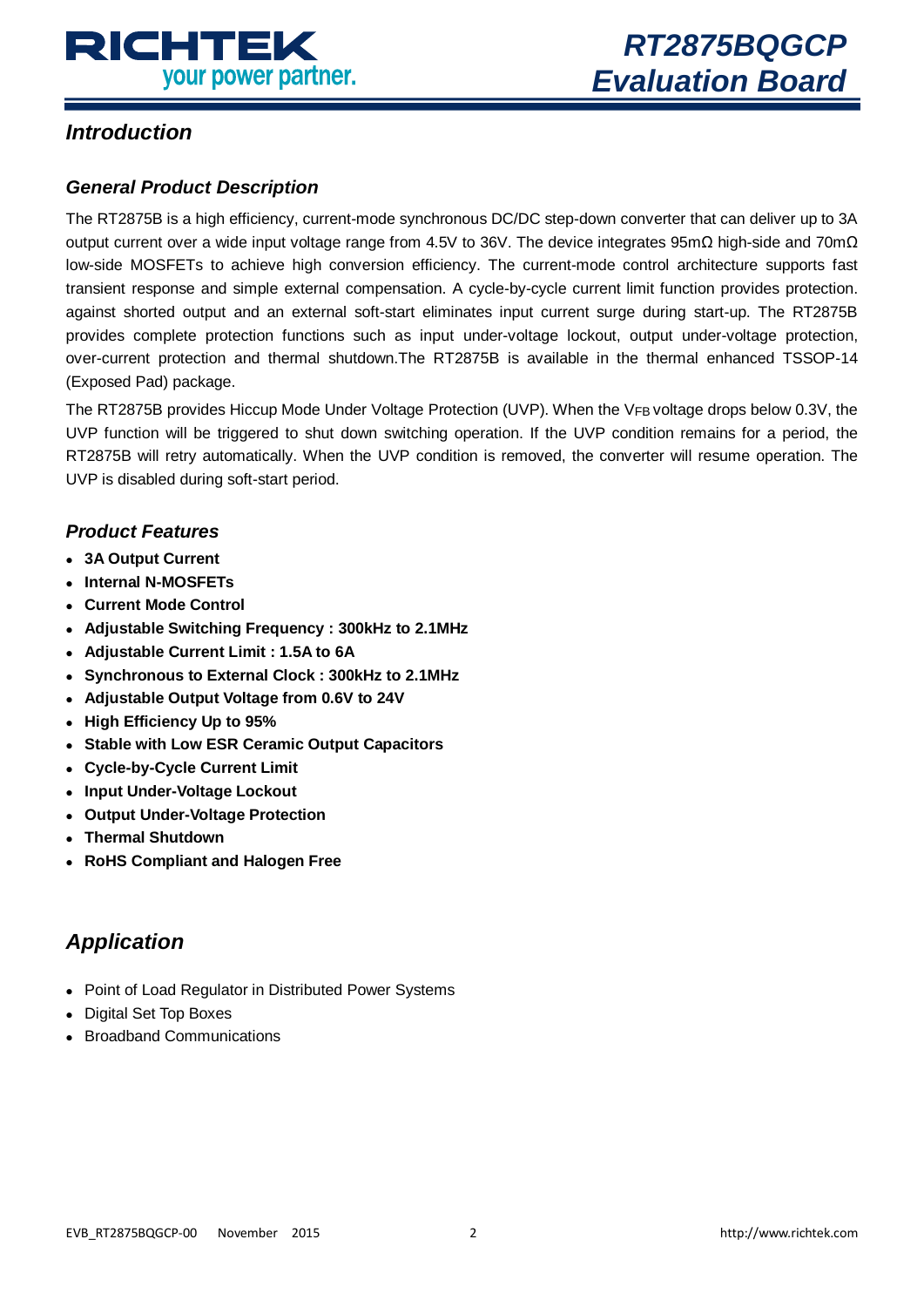

# <span id="page-2-0"></span>*Key Performance Summary Table*

| <b>Key Features</b>            | Evaluation Board Number: PCB013 V1                                                |
|--------------------------------|-----------------------------------------------------------------------------------|
| <b>Default Input Voltage</b>   | 12V                                                                               |
| <b>Max Output Current</b>      | 3A                                                                                |
| <b>Default Output Voltage</b>  | 3.3V                                                                              |
| Default Marking & Package Type | RT2875BQGCP, TSSOP-14 (Exposed Pad)                                               |
| <b>Operation Frequency</b>     | 300kHz to 2.1MHz (Adjusted by RT Value, Defult RT = 100k,<br>$Frequency = 500kHz$ |

### <span id="page-2-1"></span>*Bench Test Setup Conditions*

#### *Headers Description and Placement*



Please carefully inspect the EVB IC and external components, comparing them to the following Bill of Materials, to ensure that all components are installed and undamaged. If any components are missing or damaged during transportation, please contact the distributor or send e-mail to [evb\\_service@richtek.com](mailto:evb_service@richtek.com)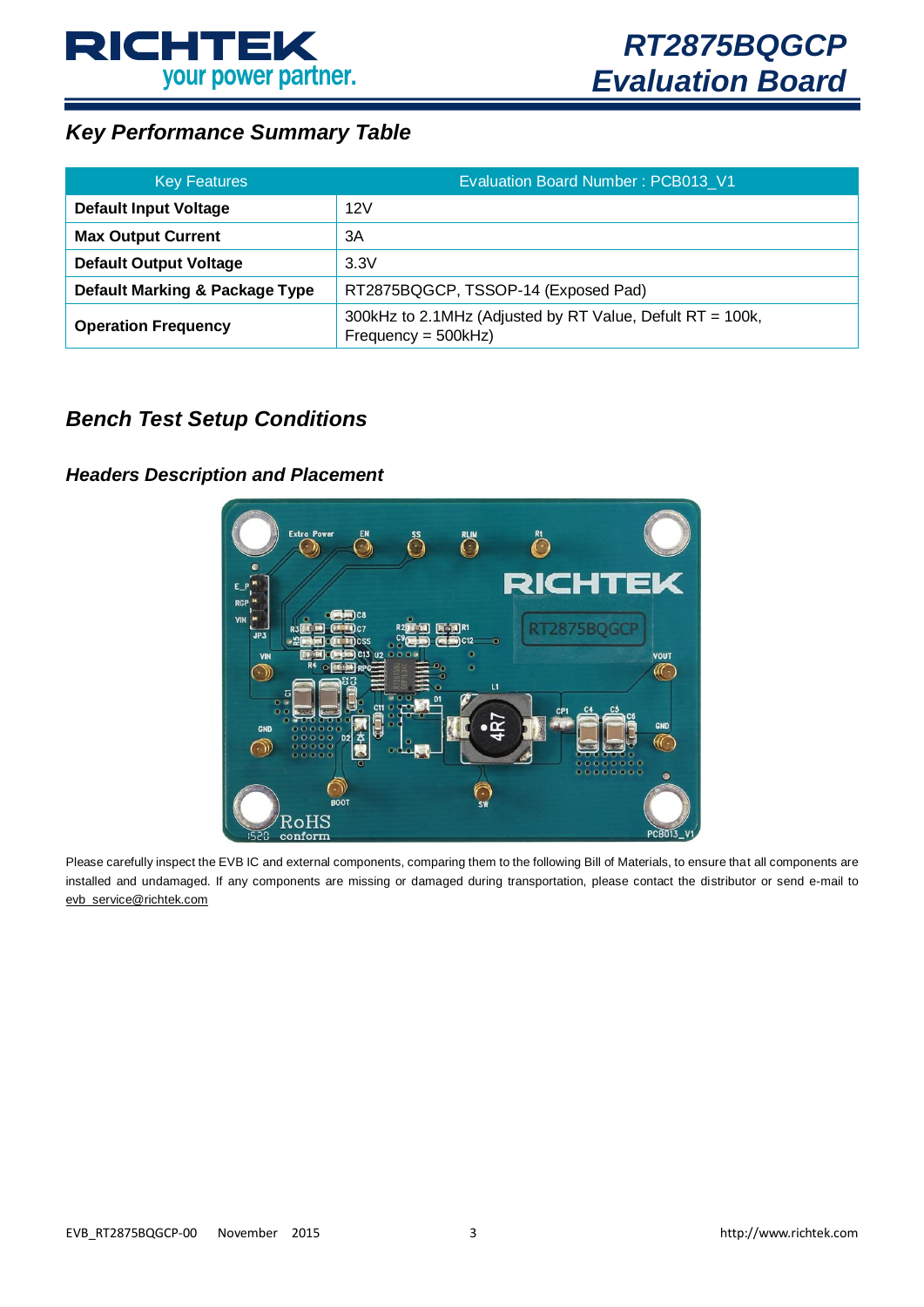# **RICHTEK** your power partner.

#### *Test Points*

The EVB is provided with the test points and pin names listed in the table below.

| Test point/<br>Pin name | Signal                       | Comment (expected waveforms or voltage levels on test points)                                                                                                                                                                                    |
|-------------------------|------------------------------|--------------------------------------------------------------------------------------------------------------------------------------------------------------------------------------------------------------------------------------------------|
| <b>SW</b>               | Switch Node                  | Connect to external L-C filter.                                                                                                                                                                                                                  |
| <b>PGND</b>             | Power Ground                 | Ground. The exposed pad must be soldered to a large PCB and<br>connected to PGND for maximum power dissipation.                                                                                                                                  |
| <b>RT/SYNC</b>          | Oscillator Resistor          | Oscillator Resistor and External Frequency Synchronization Input.<br>Must connect a resistor from this pin to GND to set the switching<br>frequency. If SYNC clock is requested, connect an external clock to<br>change the switching frequency. |
| <b>AGND</b>             | Analog Ground                | Ground.                                                                                                                                                                                                                                          |
| <b>RLIM</b>             | <b>Current Limit Setting</b> | Connect a resistor from this pin to GND to set the current limit value.                                                                                                                                                                          |
| FB                      | Feedback Voltage Input       | The pin is used to set the output voltage of the converter to regulate to<br>the desired via a resistive divider. Feedback reference = $0.6V$ .                                                                                                  |
| <b>COMP</b>             | Compensation Node.           | COMP is used to compensate the regulation control loop. Connect a<br>series RC network from COMP to GND. In some cases, an additional<br>capacitor from COMP to GND is required.                                                                 |
| SS                      | Soft-Start Time Setting.     | Connect a capacitor from SS to GND to set the soft-start period.                                                                                                                                                                                 |
| EN                      | Enable                       | Enable Control Input. High = Enable.                                                                                                                                                                                                             |
| <b>PGOOD</b>            | Power Good Output.           | Power Good Indicator Output.                                                                                                                                                                                                                     |
| <b>VIN</b>              | Input Voltage                | Input voltage range $= 4.5V$ to 36V.                                                                                                                                                                                                             |
| <b>BOOT</b>             | <b>Boot</b>                  | Bootstrap Supply for High-Side Gate Driver. Connect a 0.1µF ceramic<br>capacitor between the BOOT and SW pins.                                                                                                                                   |

#### *Power-up & Measurement Procedure*

- 1. Connect input power  $(4.5\sqrt{\sqrt{N}} < 36\sqrt{N})$  and input ground to VIN and GND pins respectively.
- 2. Connect positive end and negative end of load to VOUT and GND of output pins respectively.
- 3. The output voltage of  $(V<sub>OUT</sub>)$  can be set by R1 and R2.

 $V_{OUT} = V_{REF} * (1 + R1 / R2)$ 

where  $V_{REF} = 0.6V$  (typ.)

#### *Specification*

| <b>Parameter</b>            | Symbol          | <b>Min</b> | <b>Typ.</b> | <b>Max</b> | Units |
|-----------------------------|-----------------|------------|-------------|------------|-------|
| Input Voltage Range         | V <sub>IN</sub> | 4.5        |             | 36         |       |
| <b>Oscillator Frequency</b> | fosc            | 300        |             | 2100       | kHz   |
| <b>Output Current</b>       | <b>I</b> OUT    |            |             |            | A     |
| <b>EN Input Voltage</b>     | Ven             | 1.4        | 1.5         | 1.6        |       |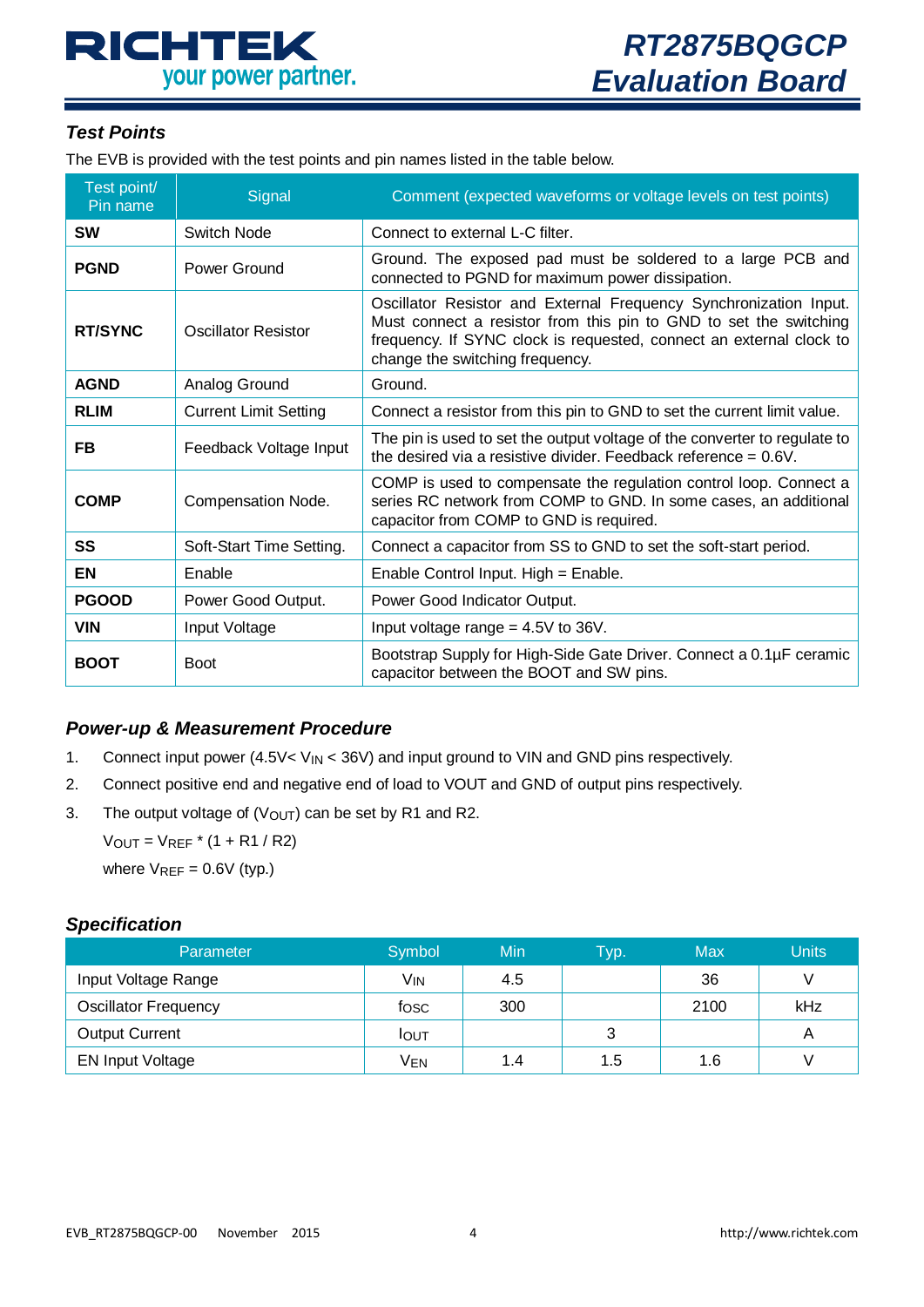

# <span id="page-4-0"></span>*Schematic, Bill of Materials & Board Layout*

### *EVB Schematic Diagram*



#### *Bill of Materials*

| Reference               | $Q'$ ty  | <b>Part Number</b>  | <b>Description</b>    | Package   | Manufacture    |
|-------------------------|----------|---------------------|-----------------------|-----------|----------------|
| U <sub>2</sub>          | 1        | RT2875BQGCP         | Step-down Converter   | PTSSOP-14 | <b>RICHTEK</b> |
| Css, C3,<br>C6, C11     | 4        | C1608X7R1H104KT000N | $0.1\mu$ F/50V/X7R    | C-0603    | <b>TDK</b>     |
| C1, C2                  | 2        | GRM32ER71H106KA12   | 10µF/50V/X7R          | $C-1210$  | Murata         |
| C4, C5                  | 2        | GRM32ER61C226KE20L  | 22µF/16V/X5R          | $C-1210$  | <b>MURATA</b>  |
| C7                      | 1        | 0603B333K500        | 3.3nF/50V/X7R         | C-0603    | <b>WALSIN</b>  |
| R5, C8, C9,<br>C12, C13 | 5        |                     | <b>NC</b>             | C/R-0603  |                |
| D1                      | $\Omega$ |                     | <b>NC</b>             |           |                |
| D <sub>2</sub>          | $\Omega$ |                     | <b>NC</b>             |           |                |
| L1                      | 1        | 744 771 404 7       | 4.7 <sub>µ</sub> H/7A |           | WE             |
| RT, R4, RPG             | 3        |                     | 100K                  | R-0603    |                |
| <b>RLIM</b>             | 1        |                     | 33k                   | R-0603    |                |
| R <sub>1</sub>          | 1        |                     | 115K                  | R-0603    |                |
| R <sub>2</sub>          | 1        |                     | 25.5K                 | R-0603    |                |
| R <sub>3</sub>          | 1        |                     | 10K                   | R-0603    |                |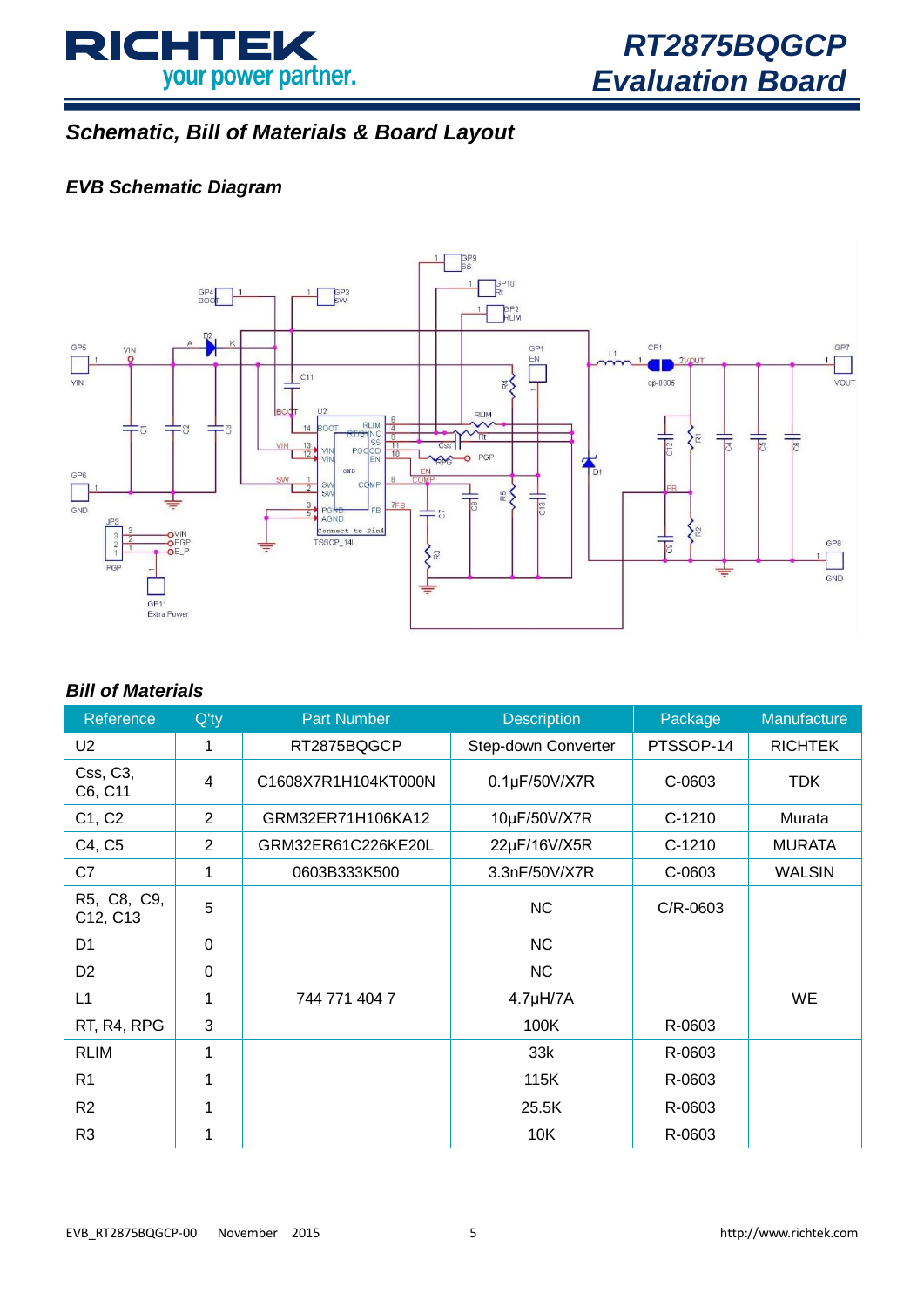

*PCB Layout*



Top View (1<sup>st</sup> layer)



PCB Layout—Inner Side (2<sup>nd</sup> Layer)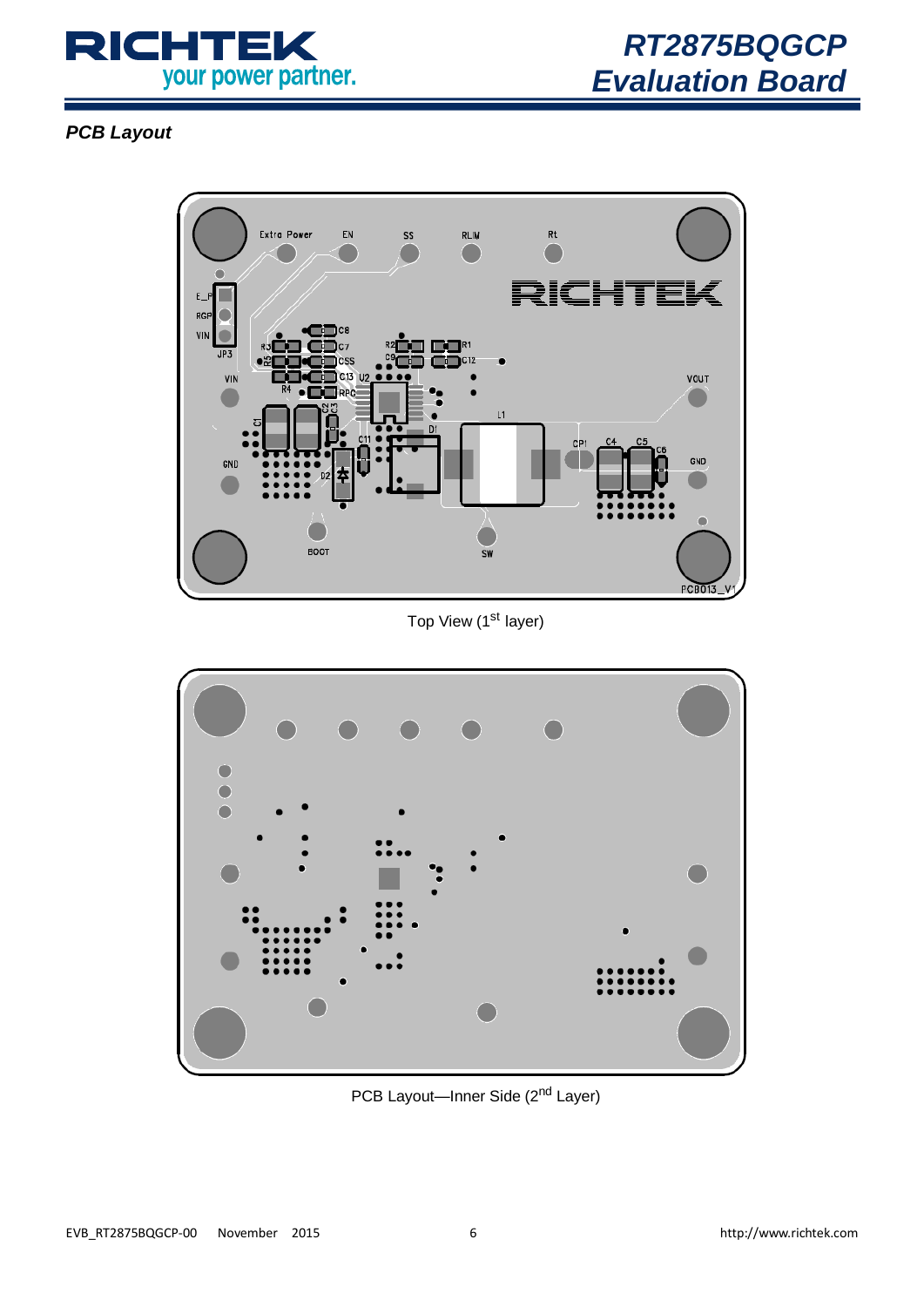

# *RT2875BQGCP Evaluation Board*



PCB Layout--Inner Side (3<sup>rd</sup> Layer)



Bottom View (4<sup>th</sup> Layer)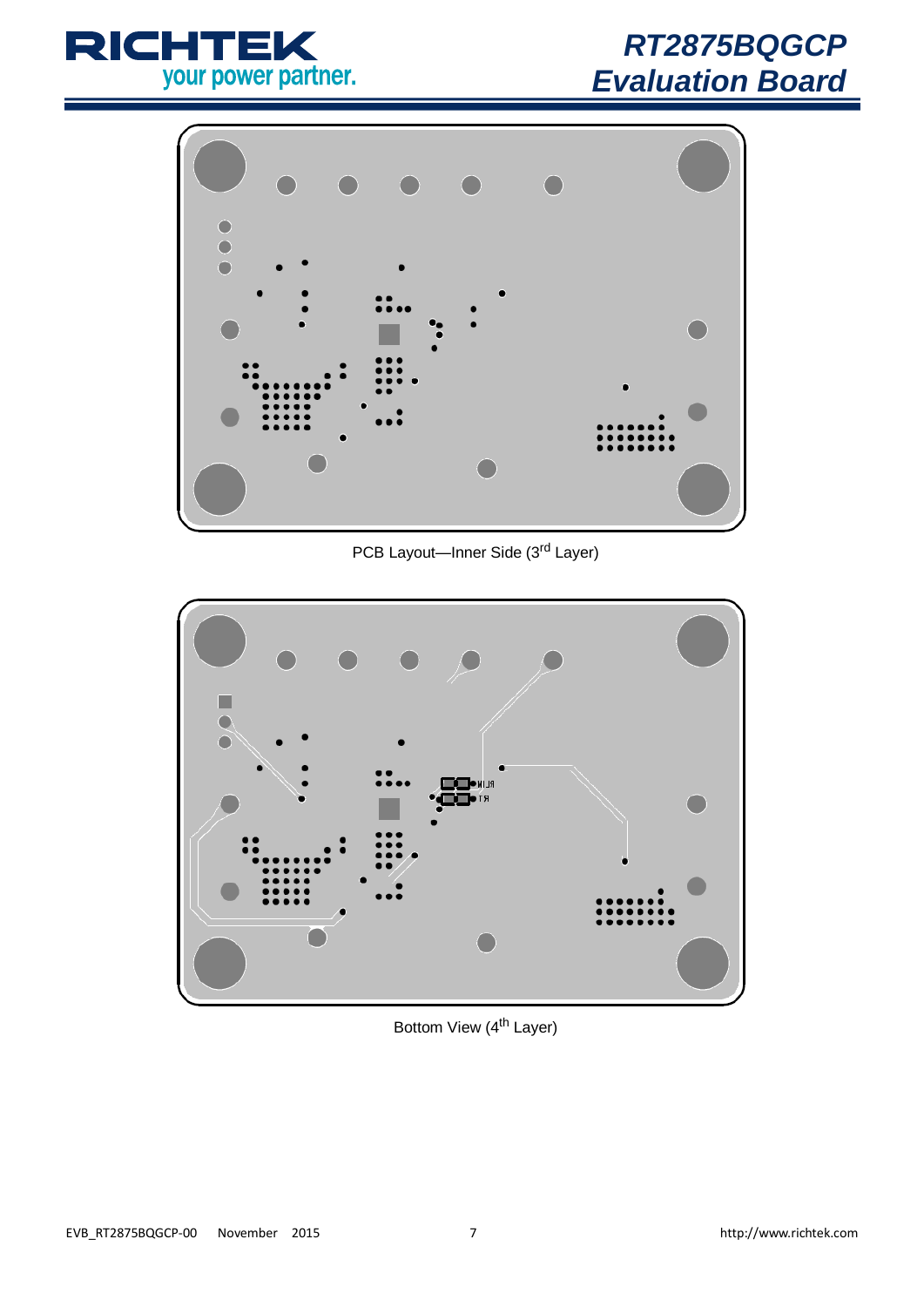

# <span id="page-7-0"></span>*Step-Down Converter Efficiency Test*